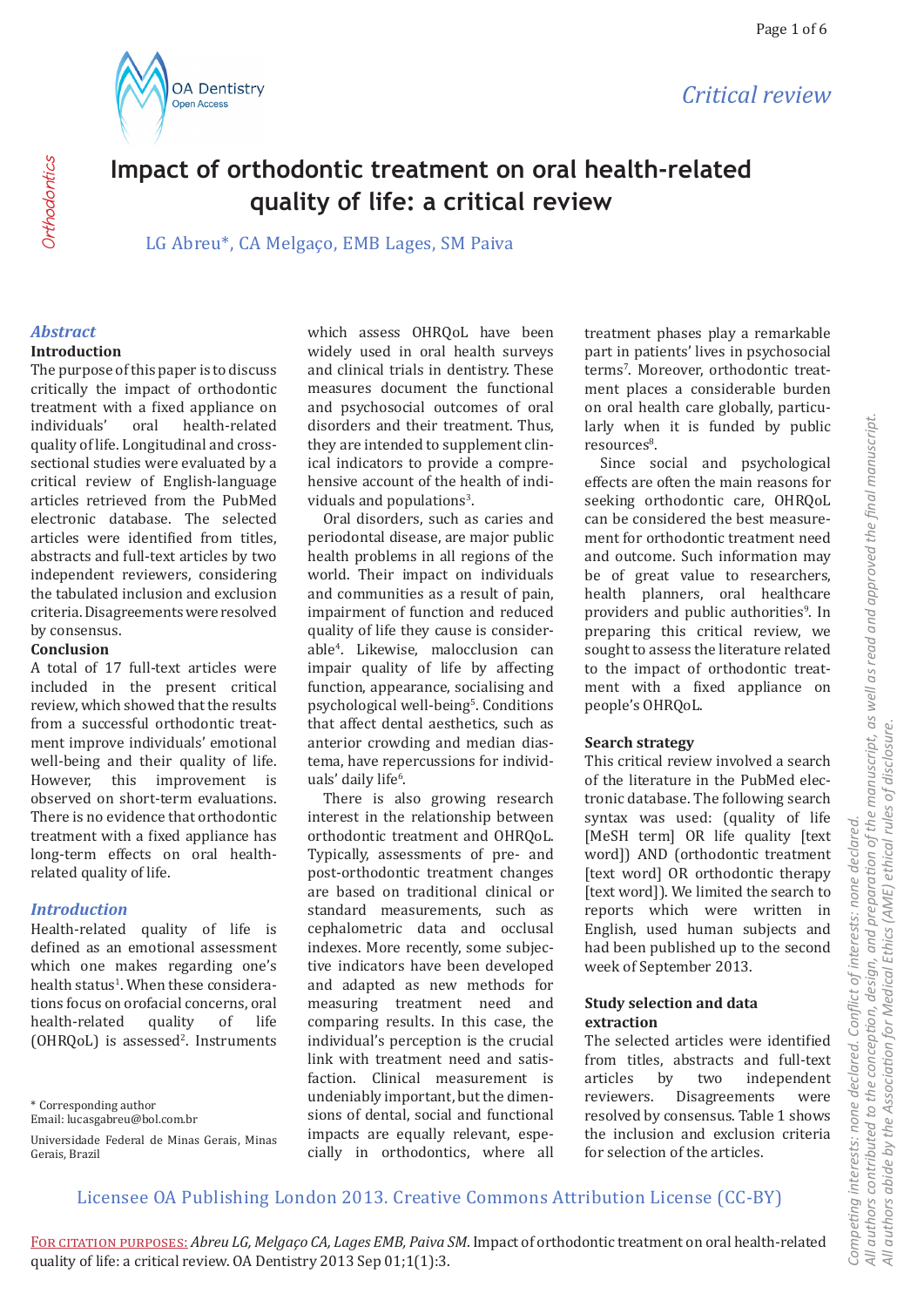# *Critical review*

#### **Table 1 Inclusion and exclusion criteria for selection of the articles**

#### **Inclusion criteria**

Investigations needed to directly assess the impact of orthodontic treatment with a fixed appliance on people's OHRQoL.

Use of validated instruments for measuring OHRQoL.

English-language articles.

**OA Dentistry Open Access** 

**Exclusion criteria**

Literature reviews.

Case reports.

Studies only with abstract or with no available abstract.

publications. Independent initial screening of the titles and summaries with respect to the question reviewed resulted in the consideration of 41 publications. Thus, out of the initial 817 articles, 776 were excluded after screening of the titles and abstracts. A total of 41 full-text articles were obtained and ultimately, after application of the inclusion and exclusion criteria, 17 full-text articles were included in<br>the present critical review present (Table 2).

| Table 2 Selected articles assessing the impact of fixed orthodontic treatment on individuals' OHRQoL |                     |                    |             |                 |
|------------------------------------------------------------------------------------------------------|---------------------|--------------------|-------------|-----------------|
| <b>Author</b>                                                                                        | <b>Study design</b> | <b>Sample size</b> | Age         | <b>Measure</b>  |
| de Oliveira and Sheiham (2004)                                                                       | Cross-sectional     | 1675               | $15 - 16$   | <b>OHIP</b>     |
| Kenealy et al. (2007)                                                                                | Longitudinal        | 337                | $11 - 31$   | Several         |
| Zhang et al. (2007)                                                                                  | Longitudinal        | 217                | $11 - 14$   | <b>CPQ</b>      |
| Zhang et al. (2008)                                                                                  | Longitudinal        | 217                | $11 - 14$   | <b>CPQ</b>      |
| Agou et al. (2008)                                                                                   | Longitudinal        | 45                 | $11 - 14$   | <b>CPQ</b>      |
| Gazit-Rappaport et al. (2010)                                                                        | Longitudinal        | 69                 | Adults      | <b>PIDAQ</b>    |
| Chen et al. (2010)                                                                                   | Longitudinal        | 250                | Adolescents | <b>OHIP</b>     |
| Liu et al. (2011)                                                                                    | Longitudinal        | 342                | $>16$       | OHIP            |
| Arrow et al. (2011)                                                                                  | Longitudinal        | 448                | $13 - 30$   | OHIP and others |
| Agou et al. (2011)                                                                                   | Longitudinal        | 118                | $11 - 14$   | <b>CPQ</b>      |
| Costa et al. (2011)                                                                                  | Cross-sectional     | 579                | $11 - 14$   | <b>CPQ</b>      |
| Palomares et al. (2012)                                                                              | Cross-sectional     | 200                | $18 - 30$   | OHIP            |
| Navabi et al. (2012)                                                                                 | Cross-sectional     | 302                | $>14$       | <b>OHIP</b>     |
| Zanatta et al. (2012)                                                                                | Cross-sectional     | 330                | $14 - 30$   | OHIP            |
| Feu et al. (2013)                                                                                    | Longitudinal        | 284                | $12 - 15$   | OHIP            |
| Abreu et al. (2013)                                                                                  | Longitudinal        | 96                 | $11 - 14$   | <b>CPQ</b>      |
| Brosens et al. (2013)                                                                                | Longitudinal        | 109                | $11 - 16$   | <b>CPQ</b>      |

Extraction of data from the selected articles was performed with a prestructured instrument. The following information was gleaned: authors' name, year of publication, study

design, age or age group of the population, type of measure used, main findings and relevant issues.

The literature search resulted in<br>the identification of 817 identification

## *Discussion*

The authors have referenced some of their own studies in this review. These referenced studies have been conducted in accordance with the

## Licensee OA Publishing London 2013. Creative Commons Attribution License (CC-BY)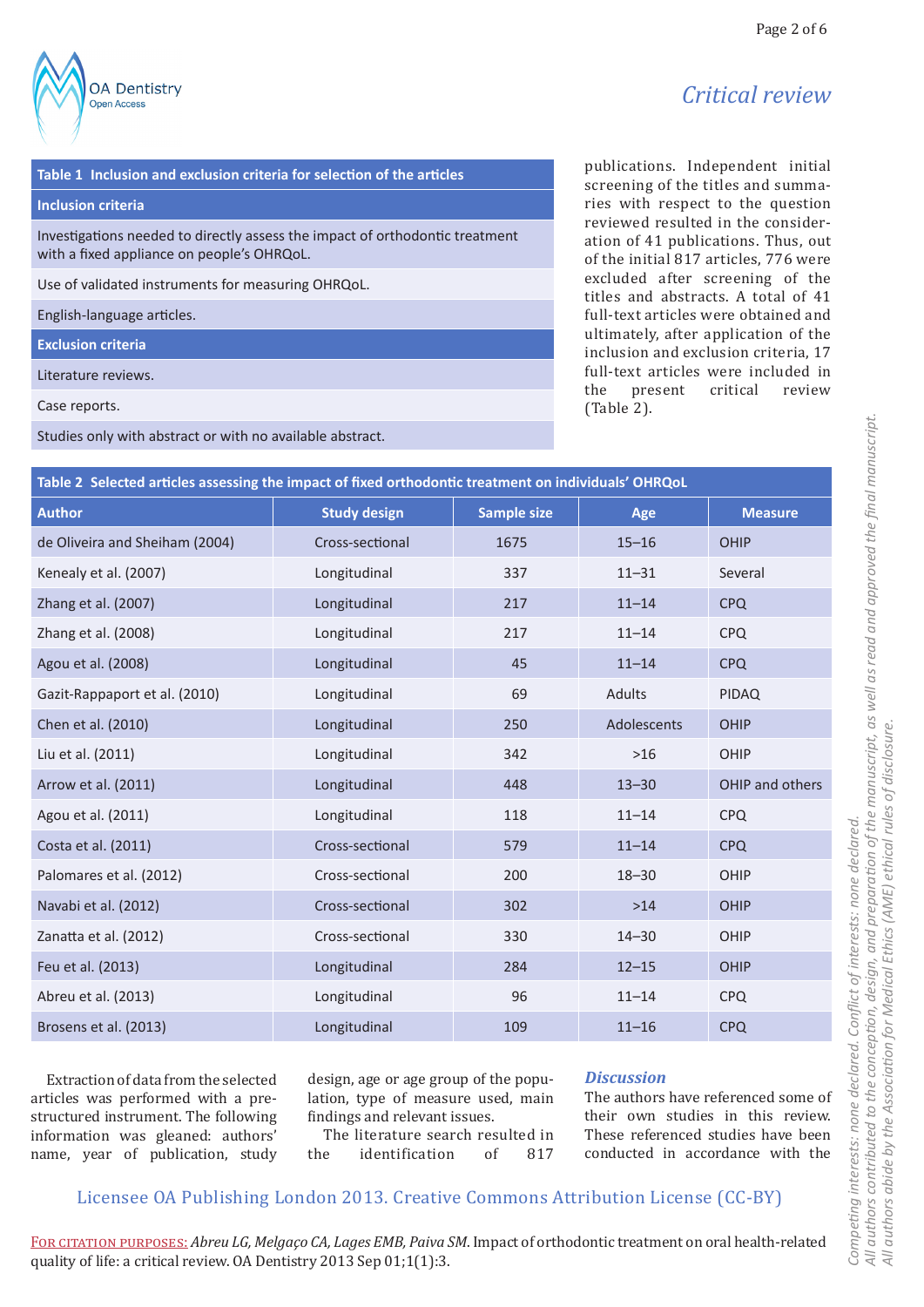

Declaration of Helsinki (1964) and the protocols of these studies have been approved by the relevant ethics committees related to the institution in which they were performed. All human subjects, in these referenced studies, gave informed consent to participate in these studies.

#### **Measures for OHRQoL**

Measures which address OHRQoL are being used with increasing frequency in oral health surveys and clinical trials in dentistry. It is now generally accepted in the research community that they are essential for making clinical decisions, and evaluating dental interventions, services and programmes<sup>3</sup>.

The Child Perceptions Questionnaire (CPQ $_{11-14}$ ) is an OHRQoL instrument for children. This age-specific<br>questionnaire (11-14 years) questionnaire consists of 37 items, grouped into four subscales or domains: oral symptoms, functional limitations, emotional well-being and social well-being. Each item asks about the frequency of events, as regards to the teeth, lips and jaws, in the previous 3 months. The response options are 'never', 'once or twice', 'sometimes', 'often' and 'every day or almost every day'. Additive scale and subscale scores were calculated by summing the item response codes. Although the instrument has been designed to yield an overall score, a separate score can be generated for each subscale. Higher scores denote worse OHRQoL<sup>3</sup> . The ISF:16 is the short form of the  $\text{CPQ}_{11-14}$ . This measure derives structurally from the 16 items in the full-length version that obtained the highest scores, indicating greater impact on children's OHRQoL. The items are also distributed among four subscales<sup>10</sup>.

The Oral Health Impact Profile (OHIP) was developed in Australia and its short form was published in 1997. This instrument has 14 ques-<br>tions distributed across seven tions distributed across seven

domains: functional limitation, physical pain, psychological discomfort, physical disability, psychological disability, social disability and handicap. Respondents are asked to rate how frequently they have experienced an oral health impact. The response to each item is scored on a five-point rating scale: the options are 'never', 'hardly ever', 'occasionally', 'fairly often' and 'very often'. A higher OHIP score indicates poorer  $OH RQoL<sup>11</sup>.$ 

The Psychosocial Impact of Dental Aesthetics Questionnaire (PIDAQ) is a specific questionnaire for assessing the psychosocial impact of dental aesthetics on young adults aged 18–30 years. It is composed of 23 items distributed across four subscales: aesthetic concern, psychosocial impact, social impact and dental self-confidence. A five-point scale is used, ranging from 0 (no impact of dental aesthetics) to 4 (maximal impact) for each item. The response options are as follows: 'not at all', 'a little', 'somewhat', 'strongly' and 'very strongly'12.

### **Assessment of the impact of orthodontic treatment on adoles**cents' OHRQoL with the CPQ<sub>11-14</sub>

Seven articles evaluated the OHRQoL of adolescents between 11 and 14 years of age during orthodontic treatment with a fixed appliance using the  $CPQ_{11-14}^{13-19}$ . Of these seven articles, one was a cross-sectional study and six were longitudinal evaluations. The CPQ $_{11-14}$  was found to be sensitive to change in the context of orthodontic treatment for children with malocclusion. Responsiveness to change resulting from orthodontic interventions has been acceptable for this instrument with moderate effect sizes observed. Thus, the CPQ $_{11-14}$  is a useful measure for orthodontic trials and has become a popular tool in orthodontic outcome research<sup>15</sup>.

In a cross-sectional assessment of the impact of wearing a fixed appliance on Brazilian adolescents' quality

# *Critical review*

of life, the authors concluded that participants who were under orthodontic treatment had significantly worse OHRQoL compared with a control group with no treatment. Nevertheless, they also reported that further longitudinal studies were required in order to investigate the<br>effect of fixed appliances on effect of fixed appliances on<br>OHRQoL<sup>16</sup>. Longitudinal study Longitudinal designs are more appropriate for quantifying change in health status and provide better evidence about effects of treatment than crosssectional studies $20$ .

Significant changes in adolescents' OHRQoL are associated with fixed appliances in the course of orthodontic therapy. When adolescents' OHRQoL was longitudinally assessed during the first year of orthodontic therapy, a significant deterioration of overall quality of life was noted when one year of treatment and pre-treatment were compared. This prospective evaluation with 109 Belgian adolescents showed a significant decrease for the objective dimensions of oral symptoms, functional limitations and social well-being<sup>19</sup>. This worsening in OHRQoL levels is more evident at the onset of treatment. In a longitudinal study with Chinese adolescents, individuals experienced more oral symptoms and worse functional limitations during the first 6 months of treatment compared with pre-treatment. The period of greatest deterioration occurred during the first week and the first month of treatment. There was, however, an improvement in adolescents' emotional well-being in the same treatment interval. This might be related to the fact that fixed appliances have become more popular and the subjects' peers were more accustomed to them so that psychological adaptation occurred more rapidly $14$ . The impact on quality of life after insertion of appliances was clear, although it was considerably less than what adolescents expected<sup>13</sup>. On the other hand, when Western adolescents' OHRQoL was prospectively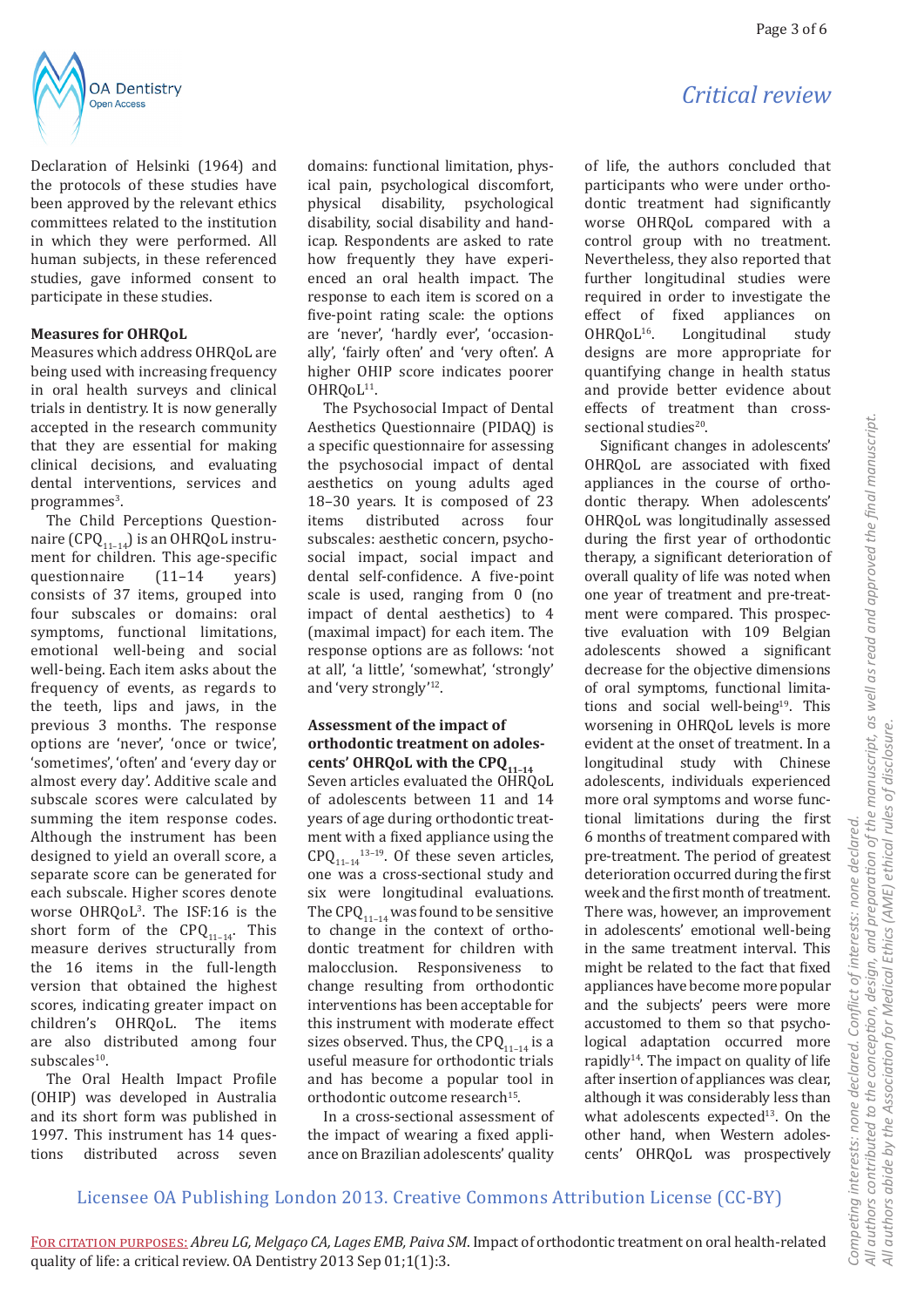



evaluated during the first month of fixed orthodontic appliance therapy. there was also an improvement in individuals' emotional well-being as well as in their overall quality of life. Nevertheless, no significant changes in the oral symptoms and functional limitation domains were observed<sup>18</sup>. Individuals' OHRQoL improvement could also be observed when the longitudinal assessment of quality of life was performed before treatment and after the end of therapy. In a Canadian study, 118 individuals aged 11–14 years who were seeking orthodontic treatment were divided into two groups. The treatment group was composed of 74 adolescents who were subjected to orthodontic treatment with a fixed appliance. They answered the  $CPQ_{11-14}$  before and after therapy. The control group was composed of 44 adolescents on a waiting list. They answered the  $CPQ_{11-14}$  at the same time as the treatment group. This sample of<br>adolescents reported significant significant reductions in negative oral impacts after orthodontic treatment compared with control subjects of similar age, sex and dental condition. Evaluation of the overall sample suggested that there was a trend for OHRQoL to improve over time regardless of treatment status. Of the six longitudinal evaluations, this study is the only one that used a control group. Normal biological variation, researcher bias and environmental variation are all factors that can skew data. As well as eliminating these variables, control groups help the researcher to show that the experimental design is capable of generating results<sup>17</sup>.

#### **Assessment of the impact of orthodontic treatment on adolescents' and adults' OHRQoL with the OHIP**

Eight studies assessed the impact of orthodontic treatment on individuals' OHRQoL using the short form of the OHIP21–28. Of these eight articles, four were cross-sectional assessments

and four were longitudinal studies. The OHIP was developed for older adults, but it was subsequently adapted and validated for teenagers. Therefore, it is the most valid tool for evaluating OHRQoL in all age groups $21,26$ .

In a cross-sectional study which assessed whether Brazilian adolescents who had completed orthodontic treatment had lower levels of impact on their OHRQoL, 1675 individuals aged between 15 and 16 years were randomly selected from public and private schools. Three groups were identified according to their orthodontic treatment history: treated,<br>currently under treatment and treatment untreated. The sample size was calculated to have a 90% power of demonstrating statistically significant differences among groups. Adolescents who had completed orthodontic treatment had a better OHRQoL than those under treatment or those who never had treatment<sup>21</sup>. This cross-sectional evaluation was also performed in a sample of<br>Brazilian adults. Subjects were Subjects recruited at a state-funded university clinic. The sample comprised of 100 patients in the retention phase of orthodontic treatment for more than 6 months and 100 non-treated individuals who were seeking orthodontic treatment and were still on a waiting list. Brazilian adults who had already received orthodontic treatment had significantly better OHRQoL than nontreated subjects $25$ . Similar results were obtained in a study with a sample of 302 Iranian young adults divided into two groups. The case group participants were selected from patients who had already been referred to a private orthodontic clinic and had already received orthodontic therapy. The control group participants were selected from individuals seeking treatment at the same clinic. The results of this study showed that fixed orthodontic treatment leads to an improvement in people's quality of life<sup>26</sup>.

OHRQoL was also evaluated longitudinally in a sample of 250 Chinese patients under fixed orthodontic appliance therapy. The mean age of the participants was 15.7 years. Individuals completed six distinct intervals of the OHIP. The first investigation for baseline data was finished before appliance bonding and any tooth extraction, which might have been a necessary procedure in some cases. The questionnaire was also presented to subjects for prospective evaluations at 1 week, 1 month, 3 and 6 months after appliance placement, and after treatment. It was concluded that fixed orthodontic appliance affects Chinese patients' quality of life. Participants' OHRQoL was worse during treatment compared with pre-treatment until 1 month after insertion of appliances because of the combination of physical pain, psychological discomfort and physical disability. However, OHRQoL significantly improved post-treatment<sup>22</sup>. Similar results were found in a sample of 232 Chinese adults under fixed orthodontic appliance therapy. OHRQoL was assessed at four points: before treatment, and 6, 12 and 18 months after banding and bonding. The greatest deterioration in quality of life occurred in the early phase of therapy. With on-going treatment, the detrimental effects were reduced<sup>23</sup>. This prospective evaluation was also performed in Brazilian adolescents between 12 and 15 years of age under fixed orthodontic therapy. All subjects were interviewed with the OHIP before treatment, and 1 year and 2 years after appliance placement. Individuals experienced worse OHRQoL during treatment because of functional limitations and physical pain. Adolescents' overall quality of life improved after 2 years, however, because of the decrease of OHIP scores. The methodology of this study was strengthened by the use of two control groups to prevent behavioural influences affecting the results. Behavioural adolescents who did and did not seek treatment seemed to play an important role in influencing their OHROoL<sup>28</sup>. During the treatment, patients' OHRQoL can also be negatively affected

## Licensee OA Publishing London 2013. Creative Commons Attribution License (CC-BY)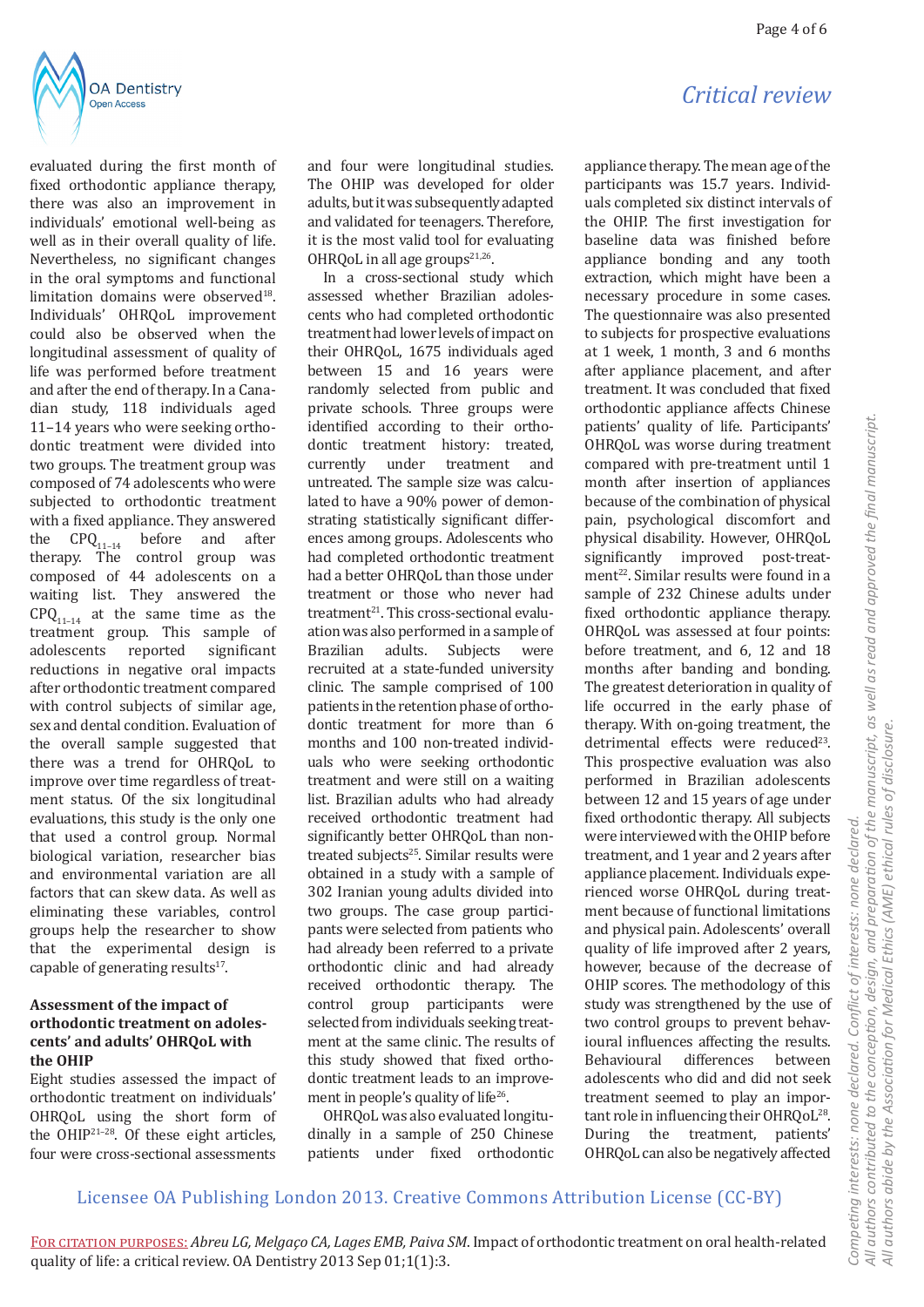

by gingival enlargement. Although they are temporary and cause no permanent damage to periodontal supporting tissues, these alterations contribute to a worse quality of life of people under fixed orthodontic appliance therapy<sup>27</sup>. A 17-year observational study reported on the longitudinal follow-up of quality of life, well-being and self-esteem outcomes of orthodontic treatment among a cohort of adults. Adolescents who were examined in 1988–1989 were invited to a follow-up in 2005–2006. A limitation of this study, however, was that information about OHRQoL was not collected at baseline, and hence changes in this factor over time could not be determined<sup>24</sup>.

### **Psychological health gain from orthodontic treatment**

Three studies evaluated the psychological health gain from orthodontic treatment $17,29,30$ . One study specifically assessed the short-term psychosocial impact of dental aesthetic improvement following orthodontic treatment. Sixty-nine adult individuals were requested to complete the PIDAQ before treatment. The duration of their therapy was between 6 and 14 months and the main goals were tooth alignment, crowding alleviation or space closure. After appliance removal, they completed an identical PIDAQ. Thus, each patient served as his/her own control. The findings of the present study supported the hypothesis that orthodontic treatment has a short-term positive impact on the psychosocial aspects of patients' life<sup>30</sup>. Children with low psychological wellbeing might benefit from orthodontic treatment, but further work, with larger samples and longer follow-ups, would be needed to confirm this finding and to improve our understanding of how other psychological factors relate to patients' OHRQoL<sup>17</sup>.

On the other hand, a 20-year prospective longitudinal cohort study with 332 participants concluded that orthodontics cannot be justified on psychological grounds alone, although there are minor psychological effects that contribute to an individual's perception of self-worth. Although dentition is important to the individual's perception of self from a phenomenological perspective during adolescence, by adulthood other psychological and social factors are of greater significance for the maintenance of general health and psychological well-being. Lack of orthodontic treatment where there was a prior need did not lead to psychological difficulties in later life<sup>29</sup>.

## *Conclusion*

Orthodontic treatment with a fixed appliance has an impact on individuals' quality of life. Patients' OHRQoL is worse during the first months of therapy because of the combination of oral symptoms and functional limitations. OHRQoL is significantly<br>better post-treatment, however, post-treatment, thanks to improvements in emotional and social well-being.

These improvements have been observed in short-term evaluations, and no evidence supports the assumption that orthodontics significantly improves long-term psychological well-being.

## *Acknowledgements*

This critical review was supported by the National Council for Scientific and Technological Development (CNPq), the Coordination for the Improvement of Higher Level Education Personnel (CAPES) and the State of Minas Gerais Research Foundation (FAPEMIG), Brazil.

## *References*

1. Theunissen NC, Vogels TG, Koopman HM, Verrips GH, Zwinderman KA, Verloove-Vanhorick SP, Wit JM. The proxy problem: child report versus parent report in health-related quality of life research. Qual Life Res. 1998 Jul;7(5):387–97. 2. Inglehart M, Bagramian R. Oral healthrelated quality of life. Chicago: Quintessence Publishing; 2002. pp 1–6.

# *Critical review*

3. Jokovic A, Locker D, Stephens M, Kenny D, Tompson B, Guyatt G. Validity and reliability of a questionnaire for measuring child oral-health-related quality of life. J Dent Res. 2002 Jul;81(7):459–63.

4. Petersen PE, Bourgeois D, Ogawa H, Estupinan-Day S, Ndiaye C. The global burden of oral diseases and risks to oral health. Bull World Health Organ. 2005 Sep;83(9):661–9.

5. Masood Y, Masood M, Zainul NN, Araby NB, Hussain SF, Newton T. Impact of malocclusion on oral health-related quality of life in young people. Health Qual Life Outcomes. 2013 Feb;11:25.

6. Marques LS, Filogônio CA, Filogônio CB, Pereira LJ, Pordeus IA, Paiva SM, Ramos-Jorge ML. Aesthetic impact of malocclusion in the daily living of Brazilian adolescents. J Orthod. 2009 Sep;36(3):152–9.

7. Bernabé E, Sheiham A, Tsakos G, Messias de Oliveira C. The impact of orthodontic treatment on the quality of life in adolescents: a case-control study. Eur J Orthod. 2008 Oct;30(5):515–20.

8. Liu Z, McGrath C, Hagg U. The impact of malocclusion/orthodontic treatment need on the quality of life. A systematic review. Angle Orthod. 2009 May;79(3):585–91.

9. Feu D, de Oliveira BH, de Oliveira Almeida MA, Kiyak HA, Miguel JA. Oral health-related quality of life and orthodontic treatment seeking. Am J Orthod Dentofacial Orthop. 2010 Aug;138(2): 152–9.

10. Jokovic A, Locker D, Guyatt G. Short forms of the Child Perceptions Questionnaire for 11-14-year-old children (CPQ11- 14): development and initial evaluation. Health Qual Life Outcomes. 2006 Jan; 4:4.

11. Slade GD. Derivation and validation of a short-form oral health impact profile. Community Dent Oral Epidemiol. 1997 Aug;25(4):284–90.

12. Klages U, Claus N, Wehrbein H, Zentner A. Development of a questionnaire for assessment of the psychosocial impact of dental aesthetics in young adults. Eur J Orthod. 2006 Apr;28(2):103–11.

13. Zhang M, McGrath C, Hagg U. Patients' expectations and experiences of fixed orthodontic appliance therapy. Impact on quality of life. Angle Orthod. 2007 Mar; 77(2):318–22.

14. Zhang M, McGrath C, Hagg U. Changes in oral health-related quality of life during fixed orthodontic appliance therapy. Am J